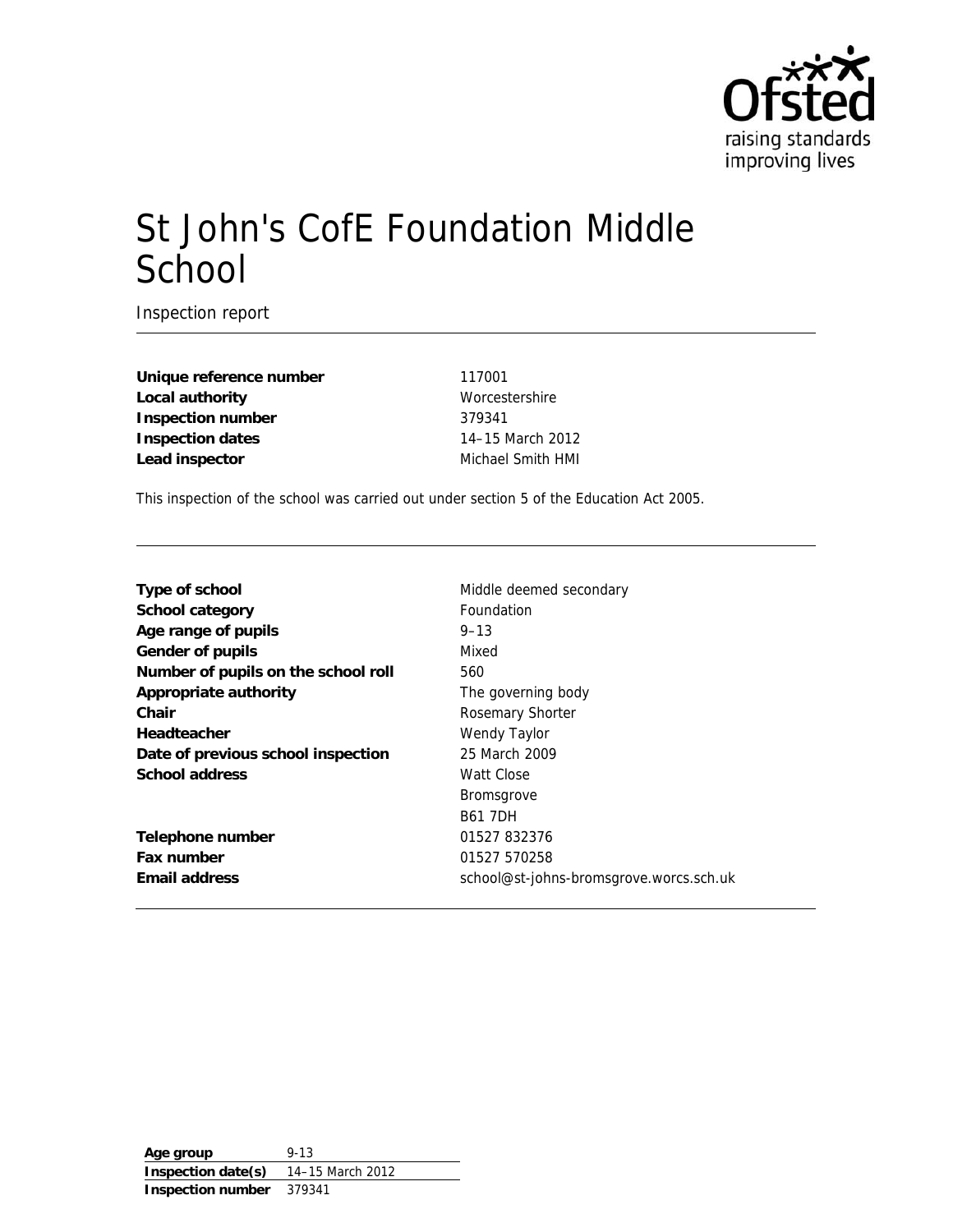

You can use Parent View to give Ofsted your opinion on your child's school. Ofsted will use the information parents and carers provide when deciding which schools to inspect and when.

You can also use Parent View to find out what other parents and carers think about schools in England. You can visit www.parentview.ofsted.gov.uk, or look for the link on the main Ofsted website: www.ofsted.gov.uk

The Office for Standards in Education, Children's Services and Skills (Ofsted) regulates and inspects to achieve excellence in the care of children and young people, and in education and skills for learners of all ages. It regulates and inspects childcare and children's social care, and inspects the Children and Family Court Advisory Support Service (Cafcass), schools, colleges, initial teacher training, work-based learning and skills training, adult and community learning, and education and training in prisons and other secure establishments. It assesses council children's services, and inspects services for looked after children, safeguarding and child protection.

Further copies of this report are obtainable from the school. Under the Education Act 2005, the school must provide a copy of this report free of charge to certain categories of people. A charge not exceeding the full cost of reproduction may be made for any other copies supplied.

If you would like a copy of this document in a different format, such as large print or Braille, please telephone 0300 123 4234, or email enquiries@ofsted.gov.uk.

You may copy all or parts of this document for non-commercial educational purposes, as long as you give details of the source and date of publication and do not alter the information in any way.

To receive regular email alerts about new publications, including survey reports and school inspection reports, please visit our website and go to 'Subscribe'.

Piccadilly Gate Store St **Manchester** M1 2WD

T: 0300 123 4234 Textphone: 0161 618 8524 E: enquiries@ofsted.gov.uk W: www.ofsted.gov.uk

© Crown copyright 2012

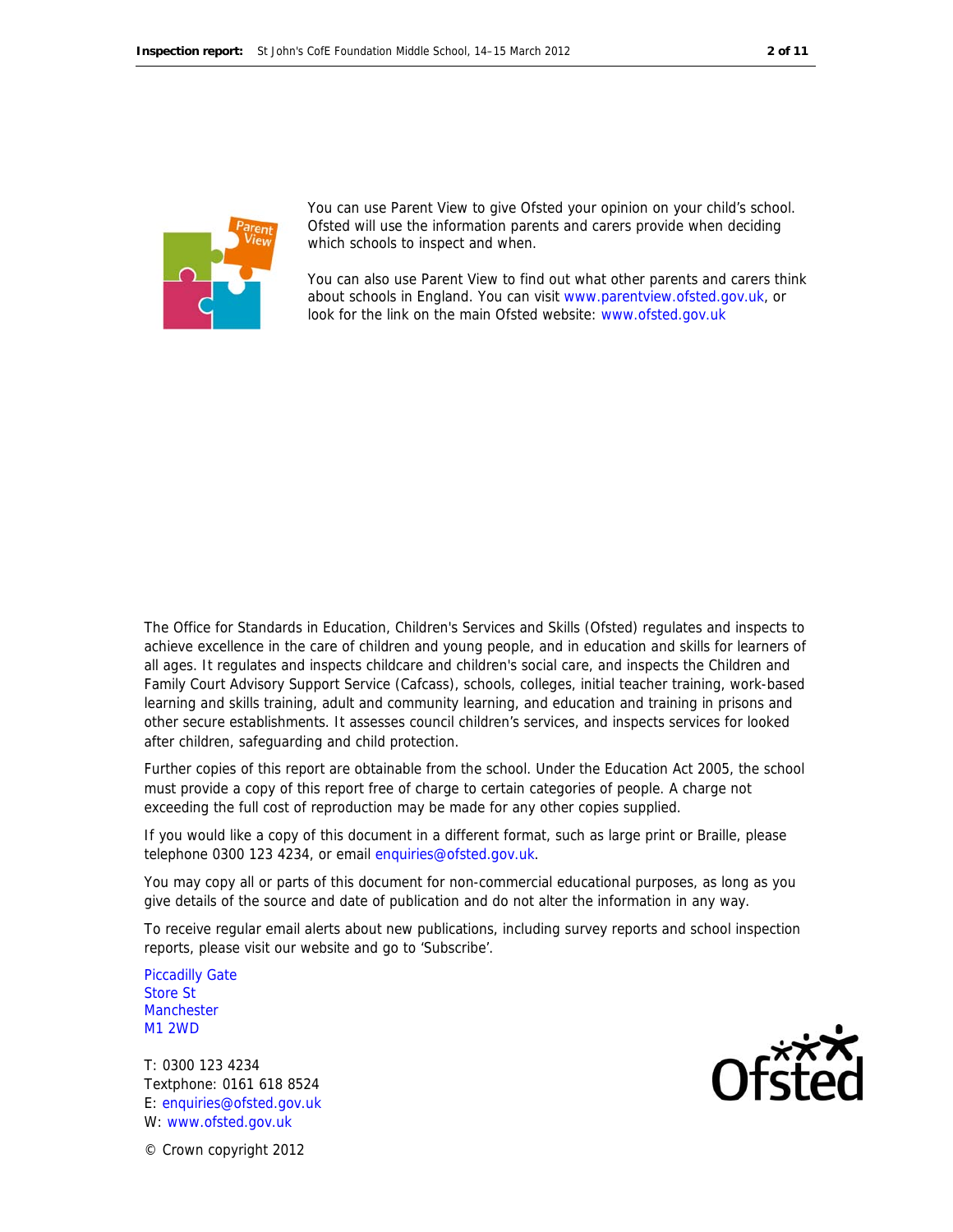# **Introduction**

| Inspection team |                         |
|-----------------|-------------------------|
| Michael Smith   | Her Majesty's Inspector |
| David Bowles    | Additional inspector    |
| Janet Bird      | Additional inspector    |

This inspection was carried out with two days' notice. Inspectors visited 29 lessons taught by 25 teachers. They heard pupils reading during a supported session. They held meetings with staff, pupils and members of the governing body. Inspectors took account of the responses to the on-line questionnaire (Parent View) in planning the inspection, observed the school's work, and looked at 324 parent and carer questionnaires, 37 staff questionnaires and 99 pupil questionnaires, assessment records, the minutes of the meetings of the governing body and the school's action plans and evaluations.

## **Information about the school**

St Johns is a larger-than-average middle school. The proportion of pupils known to be eligible for free school meals is below average as is the proportion of pupils from minority ethnic backgrounds or those who are learning English as an additional language. The proportion of disabled pupils and those with special educational needs is average. Key Stage 2 results are above the government floor standards, the minimum expectations set for attainment and progress.

The school has recently been awarded the Eco Schools Bronze award and designated an effective school for supporting Initial Teacher Education.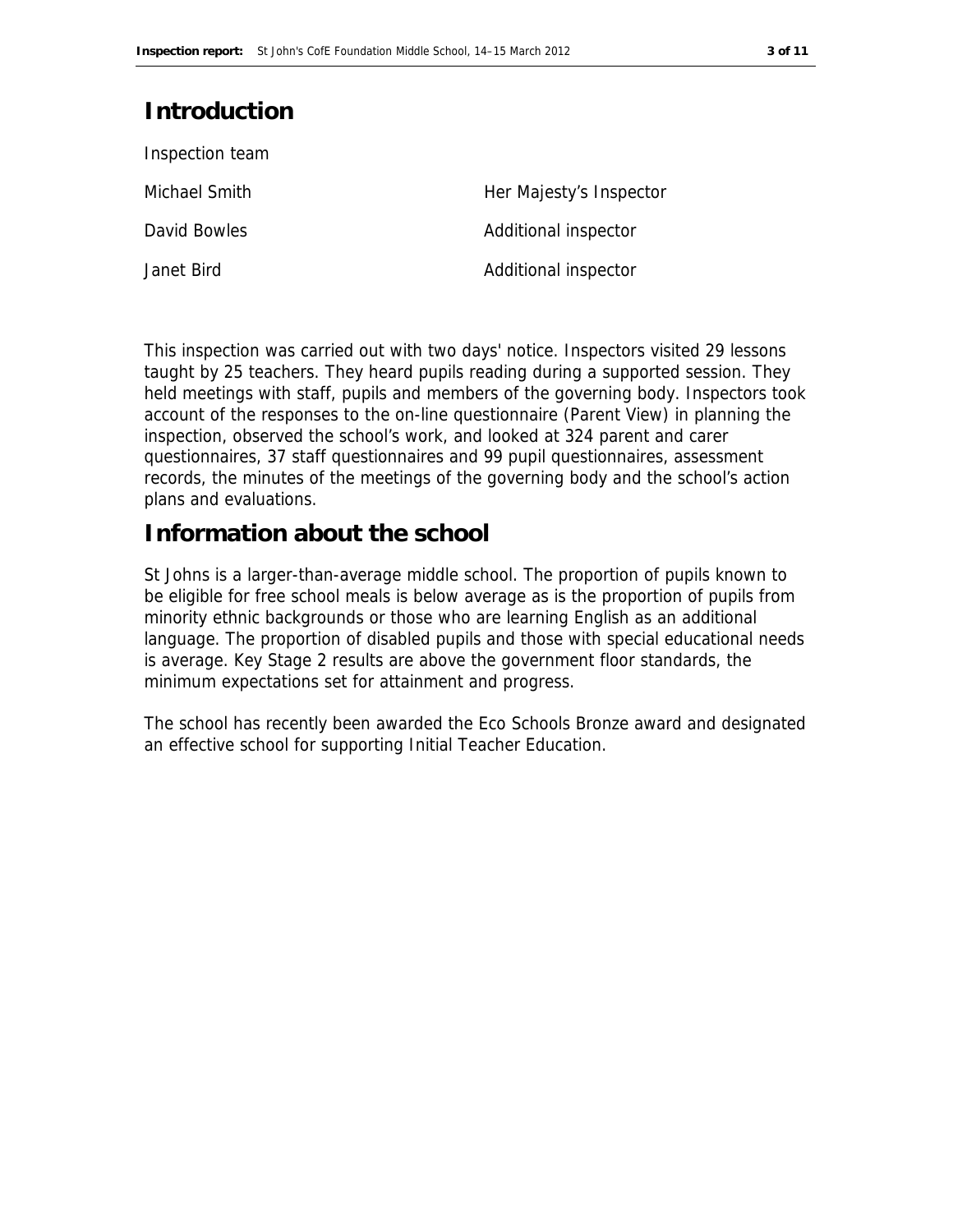# **Inspection judgements**

| Overall effectiveness          |  |
|--------------------------------|--|
|                                |  |
| <b>Achievement of pupils</b>   |  |
| <b>Quality of teaching</b>     |  |
| Behaviour and safety of pupils |  |
| Leadership and management      |  |

### **Key findings**

- This is an outstanding school. A major reason why it is outstanding is the drive and ambition of the headteacher and the senior leadership team, shared by all staff, demonstrating an excellent capacity to improve.
- The school has worked well with partner primary and first schools to ensure an accurate assessment when pupils start at the school. Achievement in mathematics has been excellent for a number of years. Achievement in reading and writing has improved significantly to outstanding so that now pupils are very well prepared for the next stage of their learning when they leave at the end of Year 8.
- All pupils say they feel safe. They have a very good understanding of different aspects of bullying, including cyber-bullying. Behaviour is very good around the school and in lessons, where pupils make an excellent contribution towards their own learning. Attendance is high.
- Teaching is outstanding because pupils achieve excellently. Lessons are highly motivating and engaging. The pace is rapid and teachers use questions very well to extend knowledge and develop understanding. The school makes very good use of excellent primary practice. Pupils frequently work collaboratively in groups and work is very well matched to their differing abilities. Disabled pupils and those with special educational needs are supported very well, although a very small number of parents and carers expressed individual concerns.
- Leaders and managers, along with members of the governing body, are not complacent, and while achievement is outstanding they recognise more needs to be done to ensure it continues to improve. Senior leaders and subject leaders discharge well their responsibilities for the performance management of their teams and improvement in the quality of teaching, although some staff do not yet fully understand what constitutes the best possible practice.

### **What does the school need to do to improve further?**

 Increase further the proportion of outstanding teaching by ensuring all teachers have a clear understanding of what constitutes the very best practice.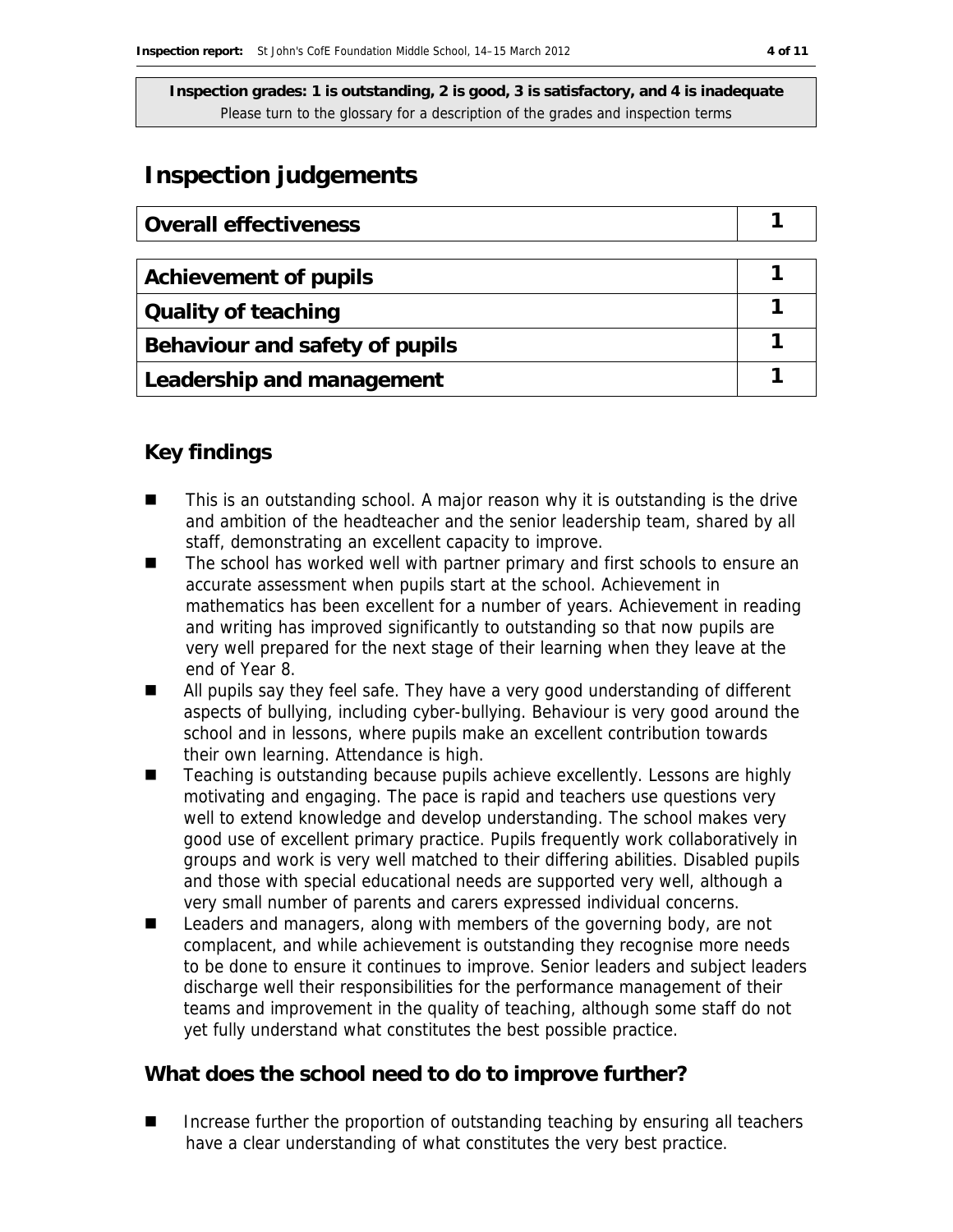#### **Main report**

Pupils enter the school with broadly average attainment. Pupils make excellent progress to leave at the end of Year 8 with attainment that is well above average. The school analyses assessment information to enable quick identification of any pupil who is not making good progress. Attainment in reading and writing has risen sharply because of intervention work and because the school has made sure all pupils extend their writing across all subjects. Very effective additional support is given to improve reading, including using Year 8 pupils to support Year 5 pupils. The 'reading pod' has given far greater opportunities for pupils to read for pleasure, including some non-fiction books that particularly appeal to boys. Assessment information also shows the school has been successful in narrowing the gap between pupils known to be eligible for free school meals and pupils overall. Disabled pupils and those with special educational needs achieve well in line with their peers.

During the inspection, the inspectors observed pupils making good and often outstanding progress in lessons. Responses from the parents and carers show nearly all say that their children make good progress at the school. Learning is excellent because pupils are highly motivated and engaged. They are often given opportunities to work independently or to investigate problems and make connections for themselves. In these lessons learning is very well established. For example, in mathematics pupils were able to extend their understanding by discovering ways of writing equivalent ratios and then identifying the related proportion. Teachers' questioning is a strength of the school and is used well to make sure that pupils give reasons for their answers. This also supports the school's drive to improve communication skills and to ensure pupils develop very good understanding of their work. In lessons, pupils demonstrate very good literacy skills and they are expected to use correct grammar when writing extended pieces of work in all subjects.

#### **Quality of teaching**

The overwhelming majority of parents, carers and pupils say teaching is good and inspectors judged the quality as consistently at least good and often outstanding. Lessons are highly motivating for pupils who consequently want to learn. Activities are well matched to their abilities so that they are stretched, while at the same time good support is given for those who need it. Sequences of lessons are well-planned and get off to a highly purposeful start. Teachers ensure pupils quickly become engaged in their work and they do not have to listen to overlong expositions. Wellfocused questioning develops pupils' understanding and extends their learning. For example pupils are expected to give extended answers using connectives, linked to learning in English lessons.

Group work and practical activities are often used highly effectively. Pupils show they can work independently and develop very good social skills through the many opportunities to lead groups or working collaboratively. Marking informs pupils of the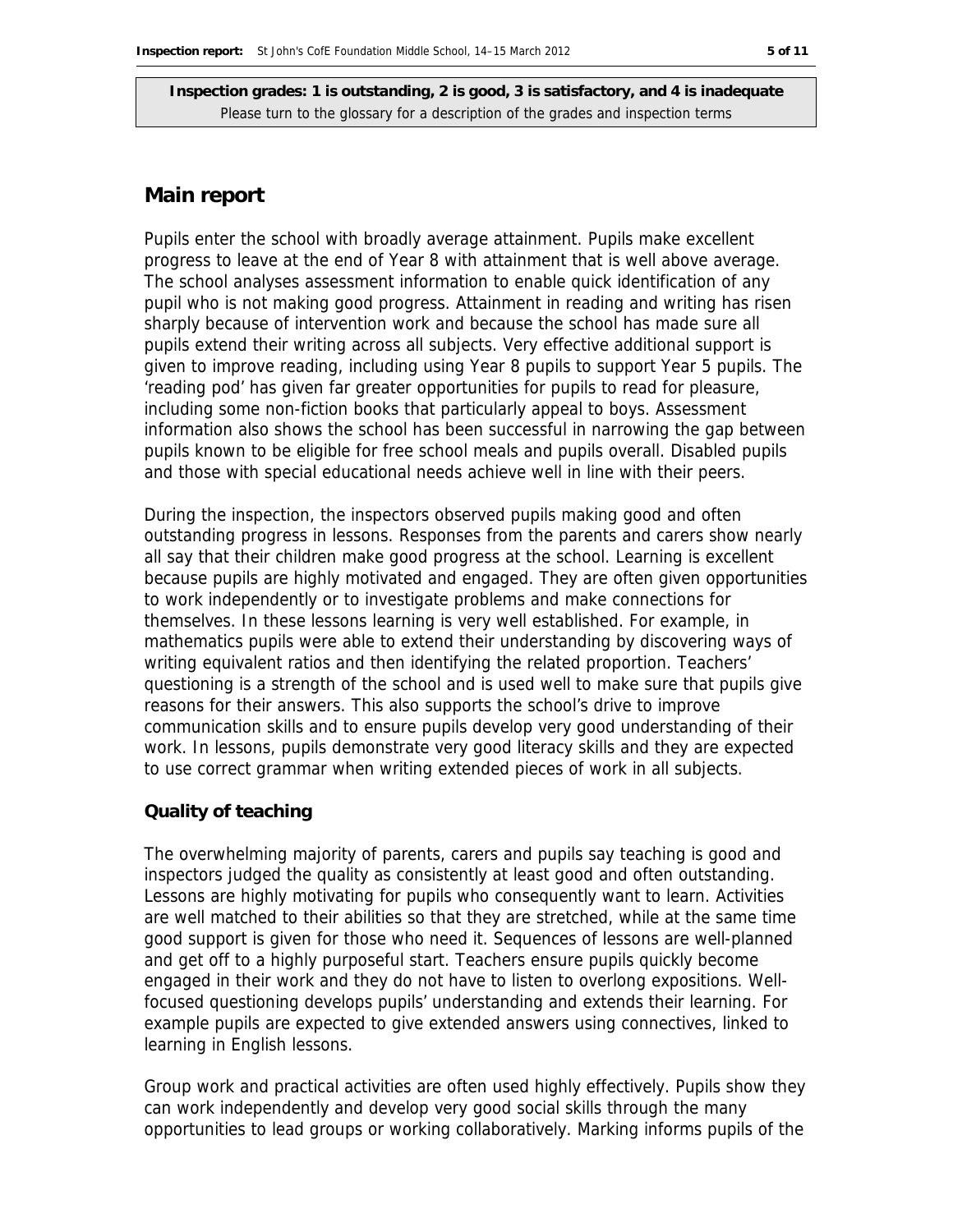level at which they are working and what they need to do to improve. Pupils are increasingly responding to these comments and entering into a learning dialogue with teachers. Key aspects of literacy and numeracy are integrated across all lessons, for example in the recognition of key words within subjects and in ensuring that pupils can read and comprehend complex language. Disabled pupils and those with special educational needs are supported well in lessons by well targeted support including highly effective help from teaching assistants.

There is a strong faith element in the school and pupils are often highly reflective on spiritual matters, for example in an English lesson where pupils considered the feeling of loneliness. Pupils gain an insight into different cultures, for example looking at music from a variety of different countries. They consider moral aspects, for example when pupils considered the ethics of advertising. Social understanding is developed when pupils work together in groups and take responsibility, for example making sure the chickens are fed and looked after. The excellent work in preparing the show garden for the Malvern Flower Show allowed pupils to demonstrate very high levels of cooperation and engagement as well as being aware of how to show the work of the school to a much larger audience.

#### **Behaviour and safety of pupils**

All pupils say they feel safe and this is confirmed by responses from the very great majority of parents and carers. Pupils enjoy personal, social and health education and they say it gives them a good understanding of how to keep themselves safe, for example learning about the dangers of substance abuse. Pupils are very aware of different types of bullying. They say they have received good support to overcome any instances of cyber-bullying. On the very rare occasions a bullying incident occurs staff give effective support. This is supported by responses form the very great majority of parents and carers.

Behaviour around school is very good with pupils being polite and courteous. Responses from the very large majority of parents, carers and pupils say behaviour in lessons is of a very high standard. Pupils make a very good contribution to behaviour by engaging and taking responsibility for their own learning in many lessons.

Attendance is high and demonstrates how well pupils enjoy life at schools and how they value the many excellent lessons they receive. As one pupil said, reflecting the views of others, 'I enjoy school because lessons are fun and exciting'.

#### **Leadership and management**

The highly effective leadership of the headteacher, very ably supported by her senior leaders and all staff, has brought about sustained improvements. Staff have very high regard and respect for the way in which the school is run. This is demonstrated by responses from all staff who answered the questionnaire saying they strongly agree that they are proud to be a member of staff and that the school is well led.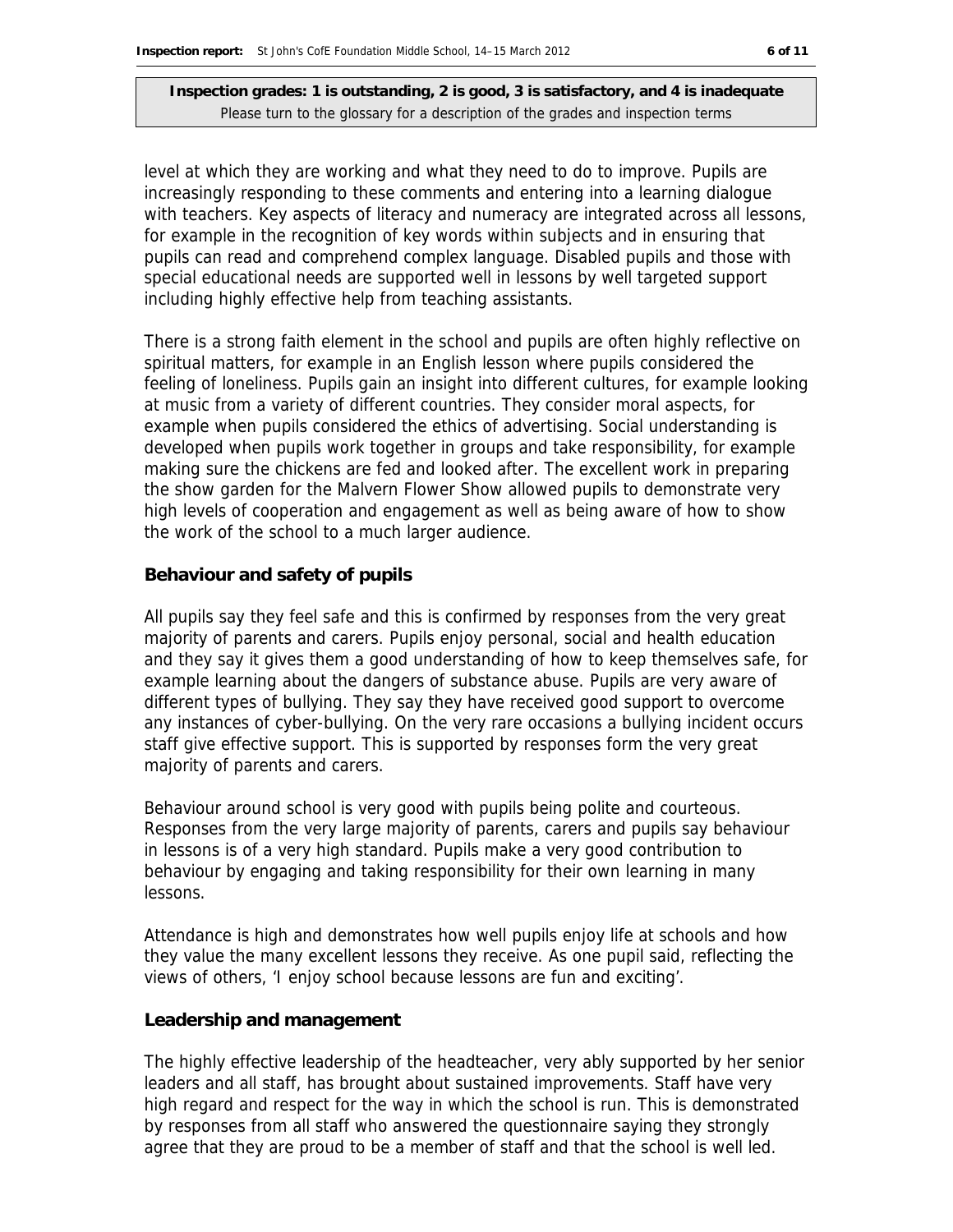The ambition and commitment to constantly improve upon previous good practice is shared by all staff so that now all aspects of the school's work are judged outstanding.

The school's self-evaluation accurately identifies the strengths and areas for further development, although the school was modest in its overall judgments. This selfevaluation is supported by well-organised departmental audits that dovetail with the school's ambitious improvement plan in identifying the key areas for further improvement.

Performance management is used highly effectively to ensure the quality of teaching is constantly improving. Professional development opportunities are linked to improving teaching and raising achievement. Middle leaders take responsibility for ensuring the quality of teaching is improving and they are held to account by senior leaders. Many lessons are of a very high quality but some staff do not understand what needs to be done to raise their teaching from good to outstanding. The school has very good links with other local schools including improving cooperation with the local independent school.

The outstanding curriculum incorporates the best practice from both the primary and secondary phases. There is no artificial distinction between the two key stages taught in the school so pupils see a clear progression in how and what they learn. There is a wide variety of extra-curricular activities and education visits which pupils enjoy. For example, pupils were preparing enthusiastically for an outdoor activity residential experience. The work of the eco-club is influential within school and pupils are looking forward to showing their garden at the forthcoming Malvern Show. The school council takes an active part in school life. The curriculum supports pupils well to develop their spiritual, moral, social and cultural understanding in individual subjects.

School leaders have worked well to narrow the gap between the achievement of pupils overall and those who are known to be eligible for free school meals. The gap has also been narrowed for disabled pupils and those with special educational needs. The school promotes equality and tackles discrimination very well. Governance is highly effective and holds the school to account. The governing body, along with all staff, ensure all aspects of safeguarding meet current requirements and that the school is as safe as possible.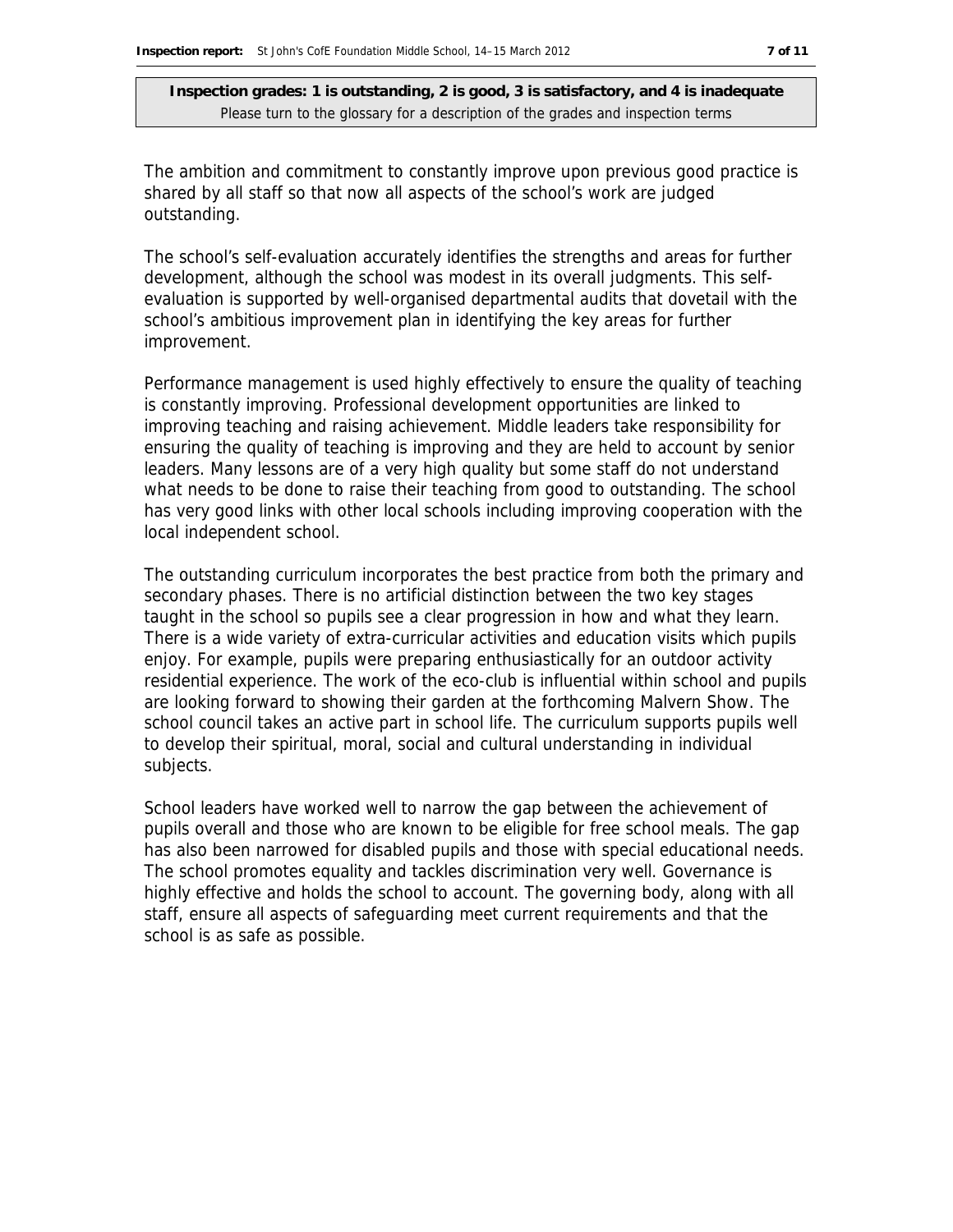# **Glossary**

# **What inspection judgements mean**

| Grade   | Judgement    | <b>Description</b>                                            |
|---------|--------------|---------------------------------------------------------------|
| Grade 1 | Outstanding  | These features are highly effective. An outstanding           |
|         |              | school provides exceptionally well for all its pupils' needs. |
| Grade 2 | Good         | These are very positive features of a school. A school        |
|         |              | that is good is serving its pupils well.                      |
| Grade 3 | Satisfactory | These features are of reasonable quality. A satisfactory      |
|         |              | school is providing adequately for its pupils.                |
| Grade 4 | Inadequate   | These features are not of an acceptable standard. An          |
|         |              | inadequate school needs to make significant                   |
|         |              | improvement in order to meet the needs of its pupils.         |
|         |              | Ofsted inspectors will make further visits until it           |
|         |              | improves.                                                     |

### **Overall effectiveness of schools**

|                         | Overall effectiveness judgement (percentage of schools) |      |                     |            |
|-------------------------|---------------------------------------------------------|------|---------------------|------------|
| Type of school          | Outstanding                                             | Good | <b>Satisfactory</b> | Inadequate |
| Nursery schools         | 46                                                      | 46   | 8                   |            |
| Primary schools         | 8                                                       | 47   | 40                  |            |
| Secondary<br>schools    | 14                                                      | 38   | 40                  |            |
| Special schools         | 28                                                      | 48   | 20                  |            |
| Pupil referral<br>units | 15                                                      | 50   | 29                  | 5          |
| All schools             |                                                         | 46   | 38                  |            |

New school inspection arrangements have been introduced from 1 January 2012. This means that inspectors make judgements that were not made previously.

The data in the table above are for the period 1 September 2010 to 31 August 2011 and represent judgements that were made under the school inspection arrangements that were introduced on 1 September 2009. These data are consistent with the latest published official statistics about maintained school inspection outcomes (see www.ofsted.gov.uk).

The sample of schools inspected during 2010/11 was not representative of all schools nationally, as weaker schools are inspected more frequently than good or outstanding schools.

Primary schools include primary academy converters. Secondary schools include secondary academy converters, sponsor-led academies and city technology colleges. Special schools include special academy converters and non-maintained special schools.

Percentages are rounded and do not always add exactly to 100.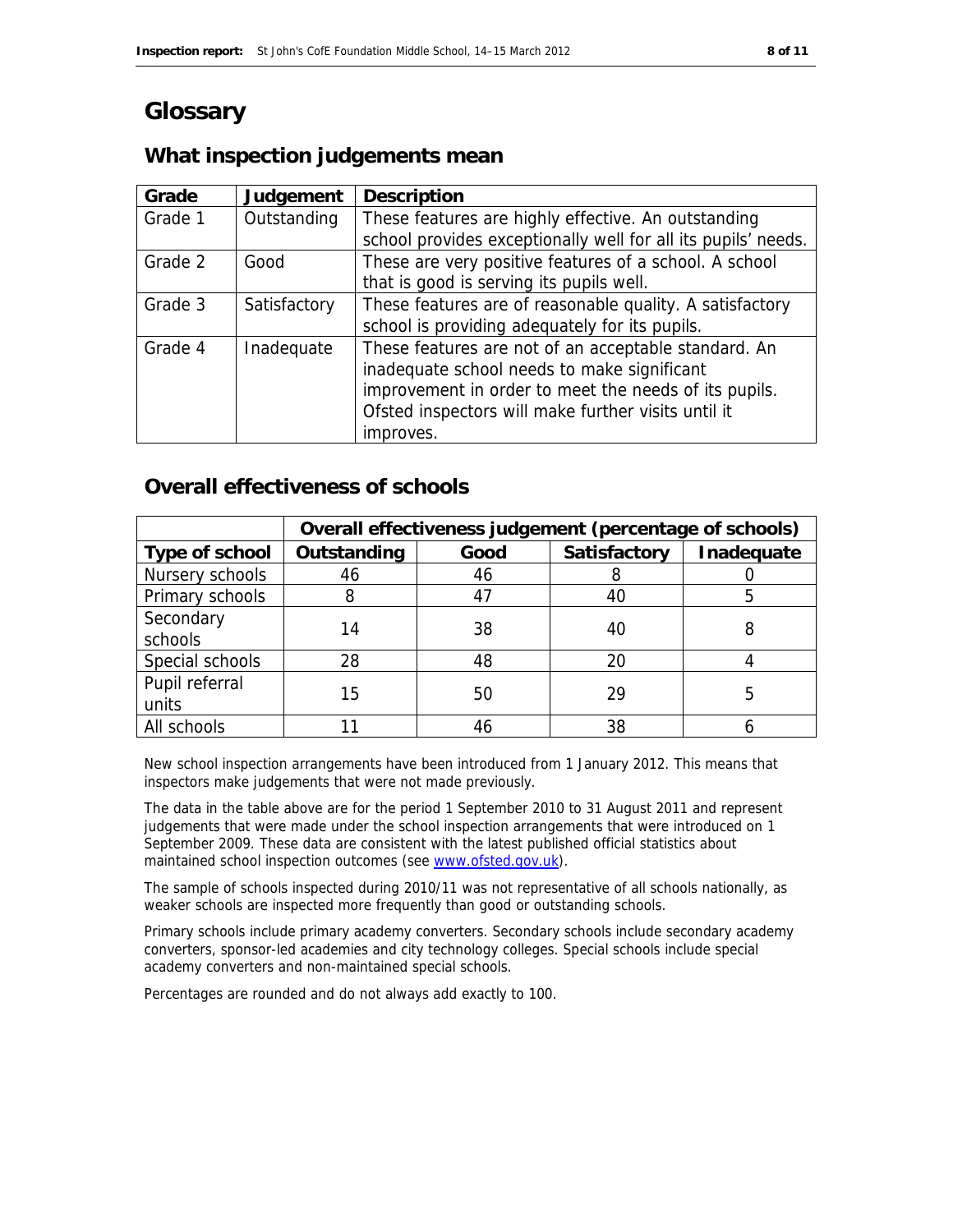# **Common terminology used by inspectors**

| Achievement:               | the progress and success of a pupil in their<br>learning and development taking account of their<br>attainment.                                                                                                        |
|----------------------------|------------------------------------------------------------------------------------------------------------------------------------------------------------------------------------------------------------------------|
| Attainment:                | the standard of the pupils' work shown by test and<br>examination results and in lessons.                                                                                                                              |
| Attendance                 | the regular attendance of pupils at school and in<br>lessons, taking into account the school's efforts to<br>encourage good attendance.                                                                                |
| Behaviour                  | how well pupils behave in lessons, with emphasis<br>on their attitude to learning. Pupils' punctuality to<br>lessons and their conduct around the school.                                                              |
| Capacity to improve:       | the proven ability of the school to continue<br>improving based on its self-evaluation and what<br>the school has accomplished so far and on the<br>quality of its systems to maintain improvement.                    |
| Leadership and management: | the contribution of all the staff with responsibilities,<br>not just the governors and headteacher, to<br>identifying priorities, directing and motivating staff<br>and running the school.                            |
| Learning:                  | how well pupils acquire knowledge, develop their<br>understanding, learn and practise skills and are<br>developing their competence as learners.                                                                       |
| Overall effectiveness:     | inspectors form a judgement on a school's overall<br>effectiveness based on the findings from their<br>inspection of the school.                                                                                       |
| Progress:                  | the rate at which pupils are learning in lessons and<br>over longer periods of time. It is often measured<br>by comparing the pupils' attainment at the end of a<br>key stage with their attainment when they started. |
| Safety                     | how safe pupils are in school, including in lessons;<br>and their understanding of risks. Pupils' freedom<br>from bullying and harassment. How well the school<br>promotes safety, for example e-learning.             |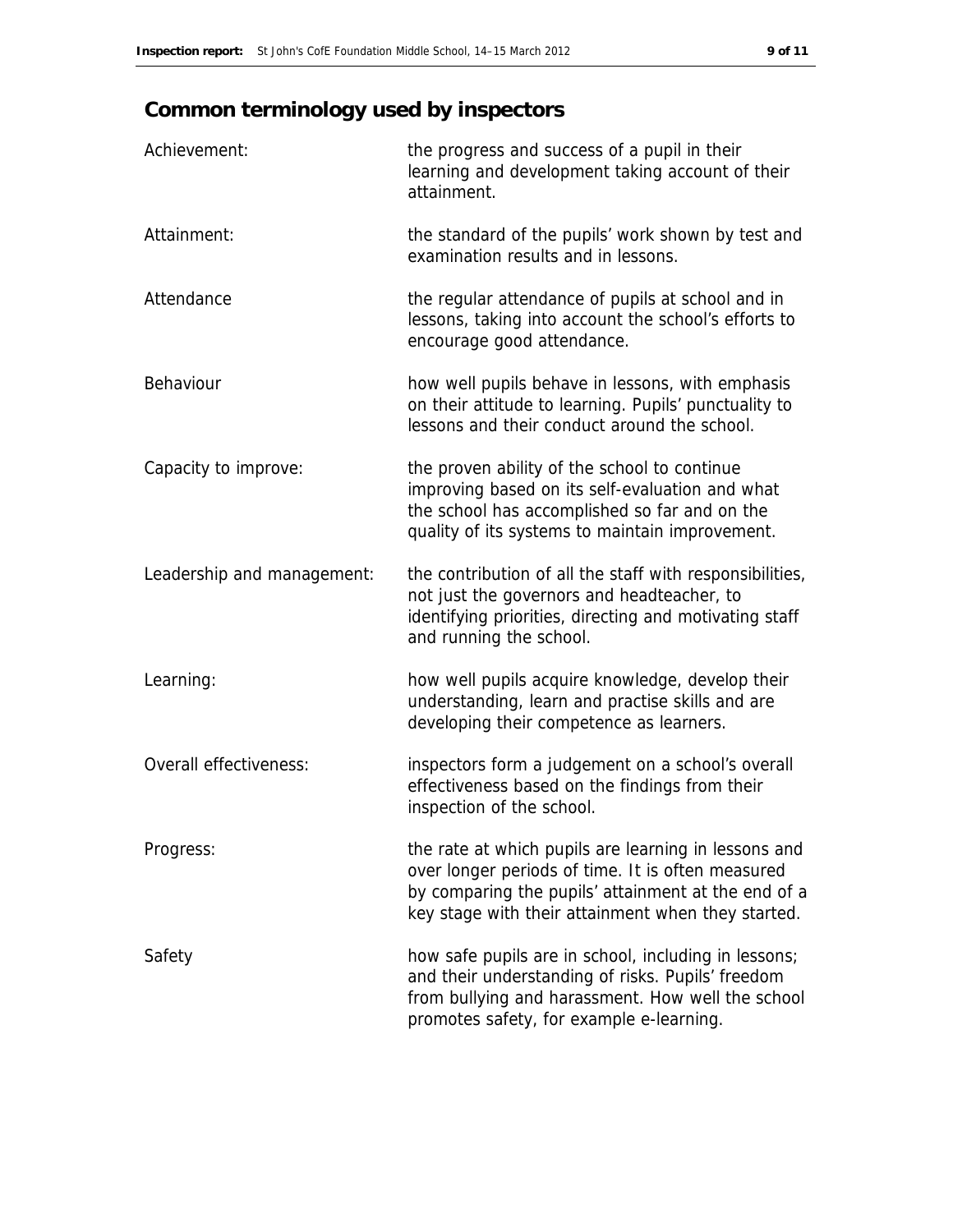#### **This letter is provided for the school, parents and carers to share with their children. It describes Ofsted's main findings from the inspection of their school.**

raising standards improving lives

16 March 2012

Dear Pupils

#### **Inspection of St John's CofE Foundation Middle School, Bromsgrove, B61 7DH**

When I visited your school recently with my colleagues we met some of you at lunchtime and talked to others during lessons and at break. We were impressed with your excellent behaviour and manners and your very good contribution to the life of the school and the local community including those who are looking after the chickens. You told us that you really enjoy school and this is one reason why we judge your school to be outstanding.

Your hard work and excellent engagement in lessons has helped achievement to be judged outstanding. You make excellent progress both in lessons and over time. We saw some very interesting lessons and judged that teaching is outstanding. You told us that lessons are nearly always as good as this. You have very good relationships with staff and lessons are challenging. The excellent curriculum enables all of you to achieve well. We were very impressed with the work some of you are doing in designing your garden for the Malvern Show. The fences that had been made when we were visiting were very good. We wish you well and hope all the plants are ready at the right time.

Staff support and care for you very well. You all said you felt safe and you enjoyed the many opportunities the school provides.

Your very effective headteacher, members of the governing body and staff have made a very concerted effort to ensure all of you get the best possible education. We have asked them to continue to focus on how to make lessons outstanding. We wish you well at this outstanding school of which you are justifiably proud.

Yours sincerely

Michael Smith Her Majesty's Inspector